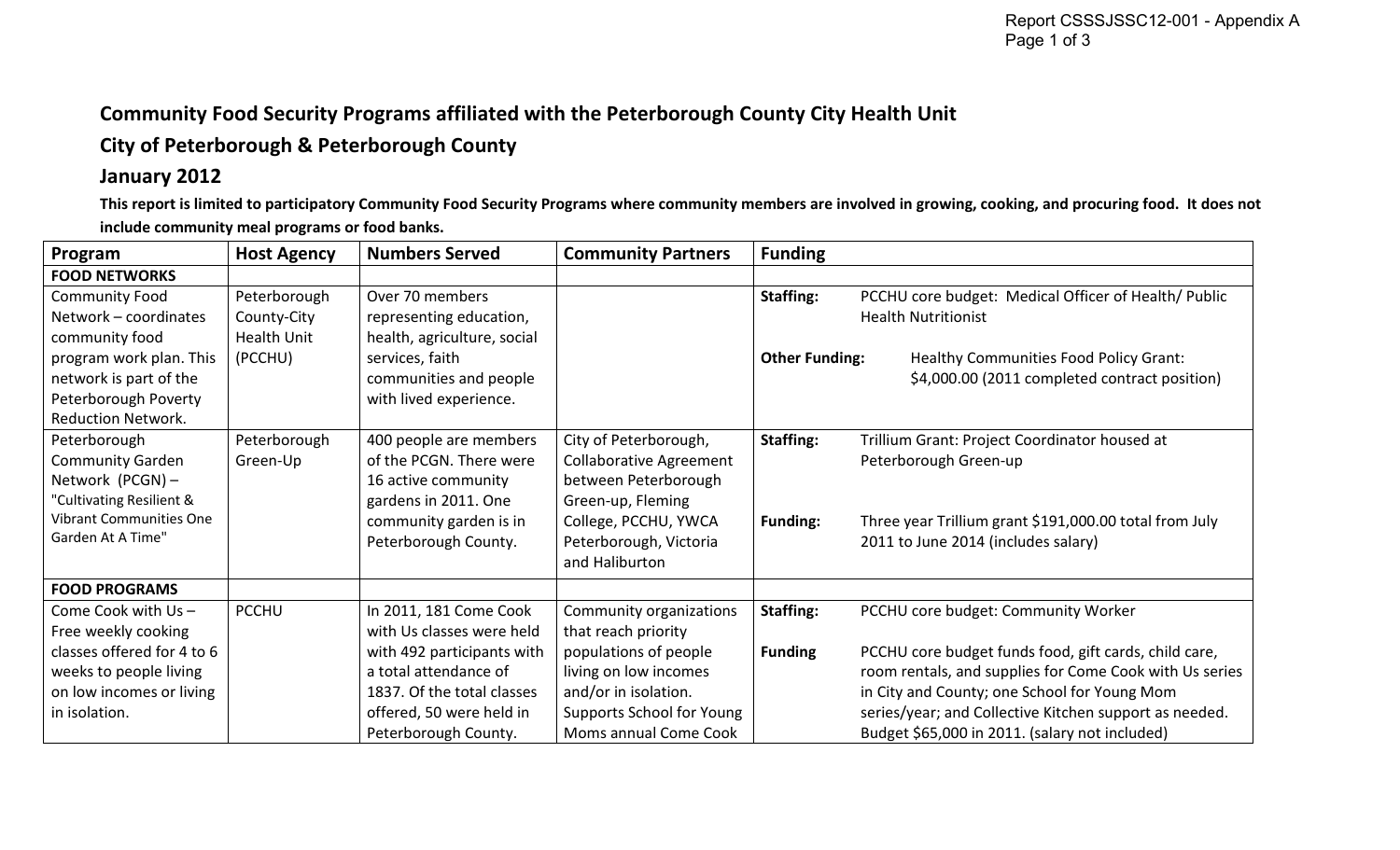|                                                                                                         |                                                          |                                                                                                                                                                                                                    | with Us series. Cooking<br>takes place in churches<br>and community centres.                         | <b>Other Funding:</b> | A second Community Worker position from Food<br>Security Community Partnership Project. Healthy<br>Communities grants via community partners for<br>food, child care and rental costs totaled<br>\$3,992.00. |
|---------------------------------------------------------------------------------------------------------|----------------------------------------------------------|--------------------------------------------------------------------------------------------------------------------------------------------------------------------------------------------------------------------|------------------------------------------------------------------------------------------------------|-----------------------|--------------------------------------------------------------------------------------------------------------------------------------------------------------------------------------------------------------|
| Collective Kitchens-                                                                                    | <b>PCCHU</b>                                             | In 2011, there were 18                                                                                                                                                                                             | Faith communities and                                                                                | <b>Staffing:</b>      | PCCHU core budget: Community Worker                                                                                                                                                                          |
| Participants join<br>monthly cooking<br>sessions to cook food in<br>bulk for families and<br>roommates. |                                                          | Collective Kitchens with<br>127 regular members<br>cooking meals monthly.<br>The members prepared<br>5,328 meal portions. Of<br>the total number of<br>collective kitchens, five<br>ran in Peterborough<br>County. | community organizations.                                                                             | <b>Other Funding:</b> | PCCHU Community Worker solicits funds from<br>Faith community and local organizations to pay<br>for food used in cooking program. Local church<br>kitchens and community centres are used to<br>cook in.     |
| <b>YWCA Food Programs</b><br>JustFood Box -<br>affordable, nutritious<br>food boxes available           | <b>YWCA</b><br>Peterborough,<br>Haliburton &<br>Victoria | In 2011, 5,703 JustFood<br>boxes were purchased.<br>These boxes provided<br>food for 9811 adults and                                                                                                               | Urban and rural<br>community organizations<br>working with individuals<br>and families living on low | <b>Staffing:</b>      | YWCA core budget with support from United Way<br>(\$58,000): Community Development supervisor; Food<br>Action workers and food packers                                                                       |
| twice a month.<br>Community Gardens-<br>Supports four                                                   |                                                          | 4792 children. Ninety-<br>seven percent of the<br>boxes were at the                                                                                                                                                | income, two schools, one<br>hospitality business and<br>community members in                         | Funding:              | YWCA funds food, transportation and supplies. Budget<br>\$109,300 /year (salary not included).                                                                                                               |
| communities with their<br>community gardens.                                                            |                                                          | subsidized rate. Of the<br>total boxes purchased,<br>2263 boxes were sold in<br>Peterborough County.                                                                                                               | various neighbourhoods.<br>Packing is done at the<br>Morrow building and<br>Trinity United Church.   | <b>Other Funding:</b> | \$50,000 OMAFRA grant to increase reach to local<br>farmers (ends September 2011); \$47,000 user<br>fees, \$9,700 Healthy Communities Funds for<br>subsidies and some transportation costs.                  |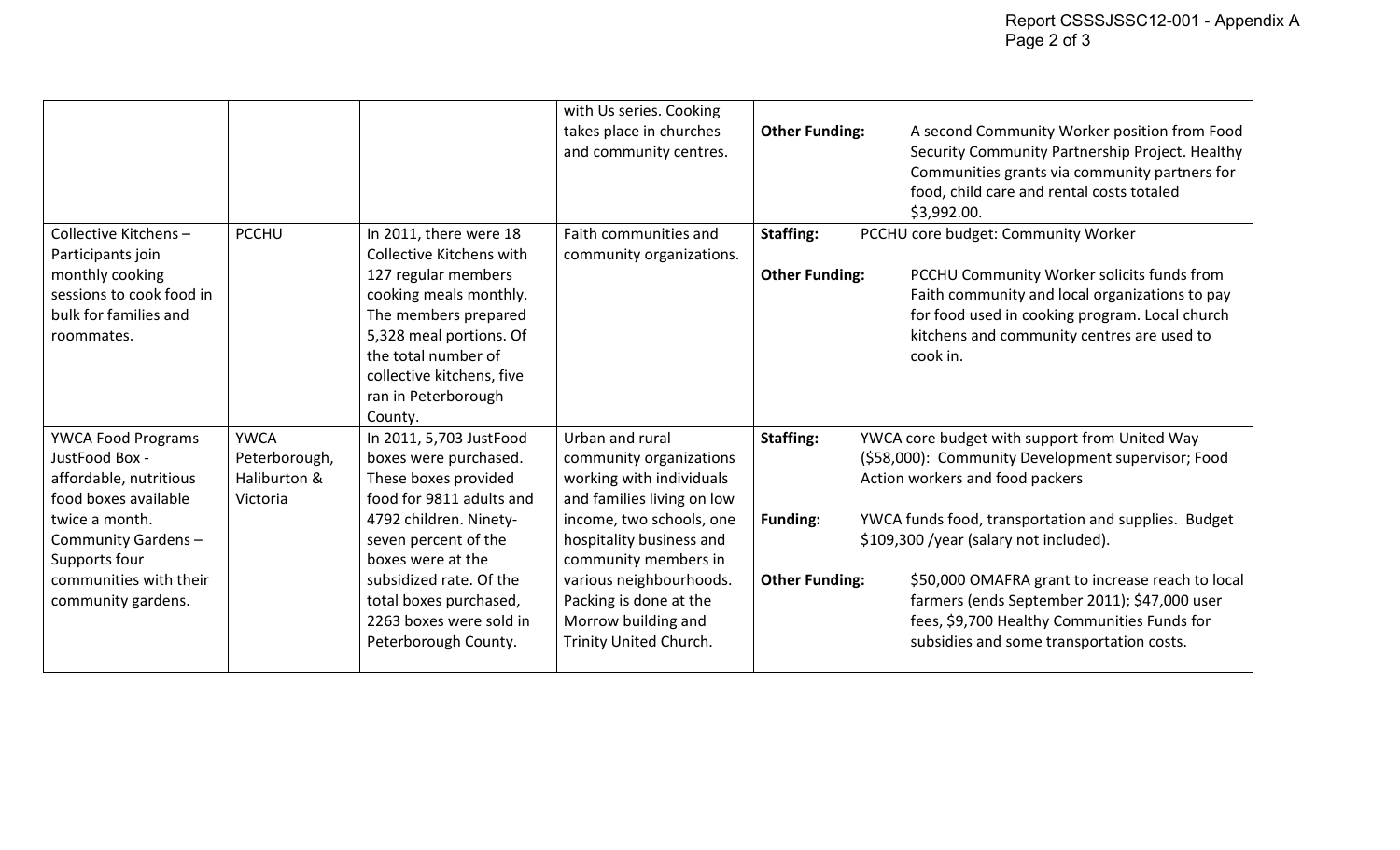| Peterborough Eats - a                              | Community                     | In 2010 about 50 people                 | Peterborough Public               | Staffing:             | Sales from the Café and Catering generally cover COIN   |  |
|----------------------------------------------------|-------------------------------|-----------------------------------------|-----------------------------------|-----------------------|---------------------------------------------------------|--|
| training enterprise made<br>up of a café, catering | Opportunities &<br>Innovation | benefitted from Job<br>training through | Library.<br>Ministry of Community |                       | staff costs. Trainees are normally funded through ODSP. |  |
| and craft food products.                           | Network (COIN)                | Peterborough Eats                       | and Social Services.              | <b>Funding:</b>       | (core to agency) COIN receives United Way core agency   |  |
| People with                                        |                               | Initiatives. The                        | Community Living.                 |                       | funding.                                                |  |
| employment barriers are                            |                               | Peterborough Eats Café                  |                                   |                       |                                                         |  |
| trained in the three                               |                               | had \$50,000 in revenue.                |                                   | <b>Other Funding:</b> | Trainees in the program are in receipt of ODSP,         |  |
| enterprises. The café is                           |                               |                                         |                                   |                       | COIN receives re-imbursement through ODSP.              |  |
| located in the                                     |                               |                                         |                                   |                       | <b>OMAFRA funding for marketing Peterborough</b>        |  |
| Peterborough Public                                |                               |                                         |                                   |                       | EATS label.                                             |  |
| Library. The catering is                           |                               |                                         |                                   |                       | City of Peterborough Community Grant provided           |  |
| operated out of Knox                               |                               |                                         |                                   |                       | \$9000 to Peterborough EATS.                            |  |
| Street United Church.                              |                               |                                         |                                   |                       |                                                         |  |